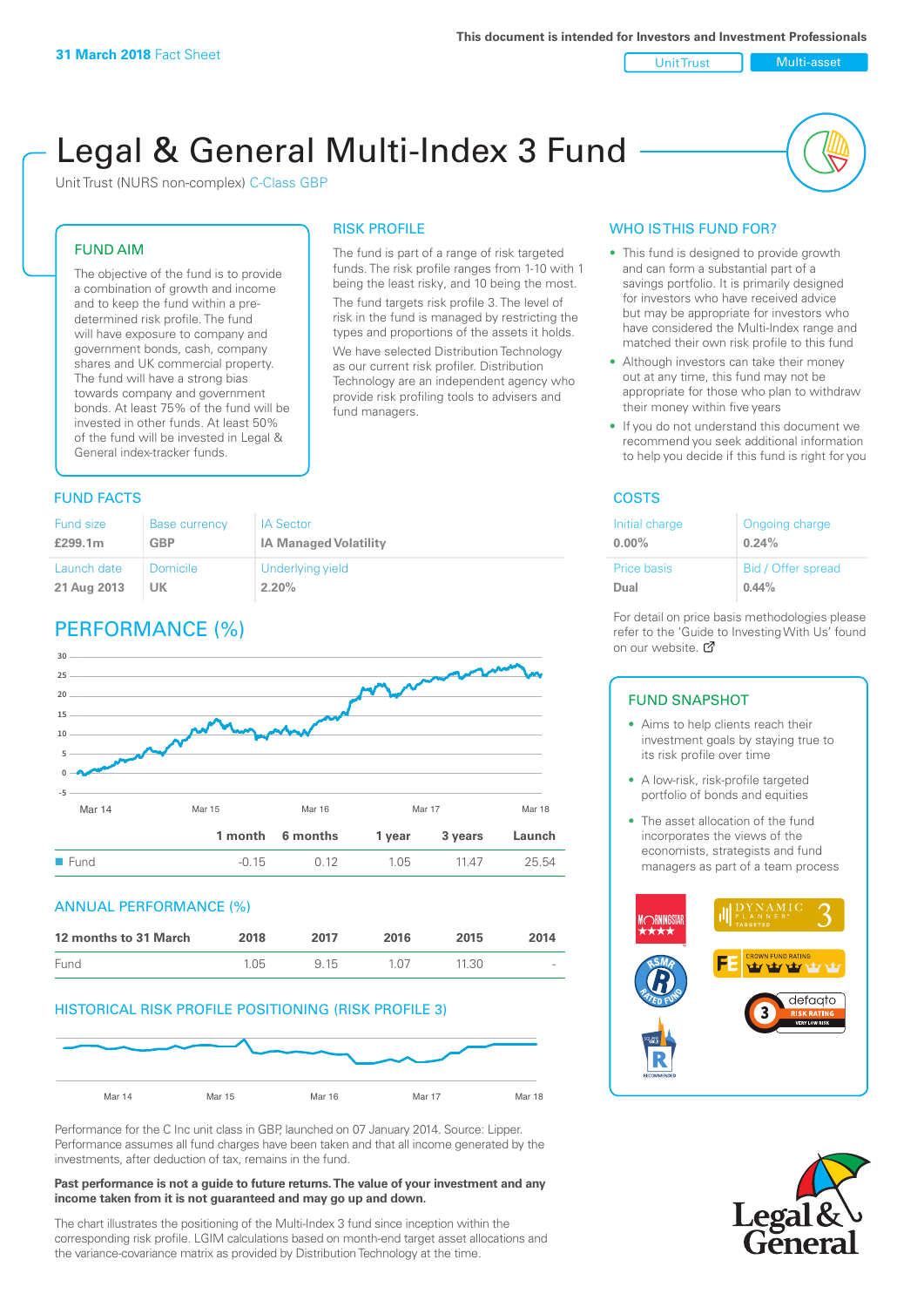# Legal & General Multi-Index 3 Fund

Unit Trust (NURS non-complex) C-Class GBP

## PORTFOLIO BREAKDOWN

All data source LGIM unless otherwise stated. Totals may not sum due to rounding.





#### FUND MANAGERS

The fund managers have responsibility for managing the multi-index fund range. They are part of the Multi-Asset Funds (MAF) team in LGIM. This team focuses on designing and managing multi-asset funds that are tailored to match the specific objectives of various client types. The team sits within a wider Asset Allocation team which combines both depth of experience with a broad range of expertise from different fields, including fund management, investment consulting and risk management roles.

# TOP 10 HOLDINGS (%)

| <b>LGIM Sterling Liquidity Fund Class 1</b>                      | 12.4 |
|------------------------------------------------------------------|------|
| L&G Global Inflation Linked Bond Index Fund                      | 10.9 |
| L&G All Stocks Gilt Index Trust                                  | 9.8  |
| L&G Sterling Corporate Bond Index Fund                           | 9.6  |
| L&G Short Dated Sterling Corporate Bond Index Fund               | 8.0  |
| <b>LGIM Global Corporate Bond Fund</b>                           | 7.7  |
| L&G Emerging Markets Government Bond (US\$) Index Fund           | 5.9  |
| <b>L&amp;G UK Property Fund</b>                                  | 4.4  |
| L&G Emerging Markets Government Bond (Local Currency) Index Fund | 4.4  |
| <b>L&amp;G US Index Trust</b>                                    | 4.0  |